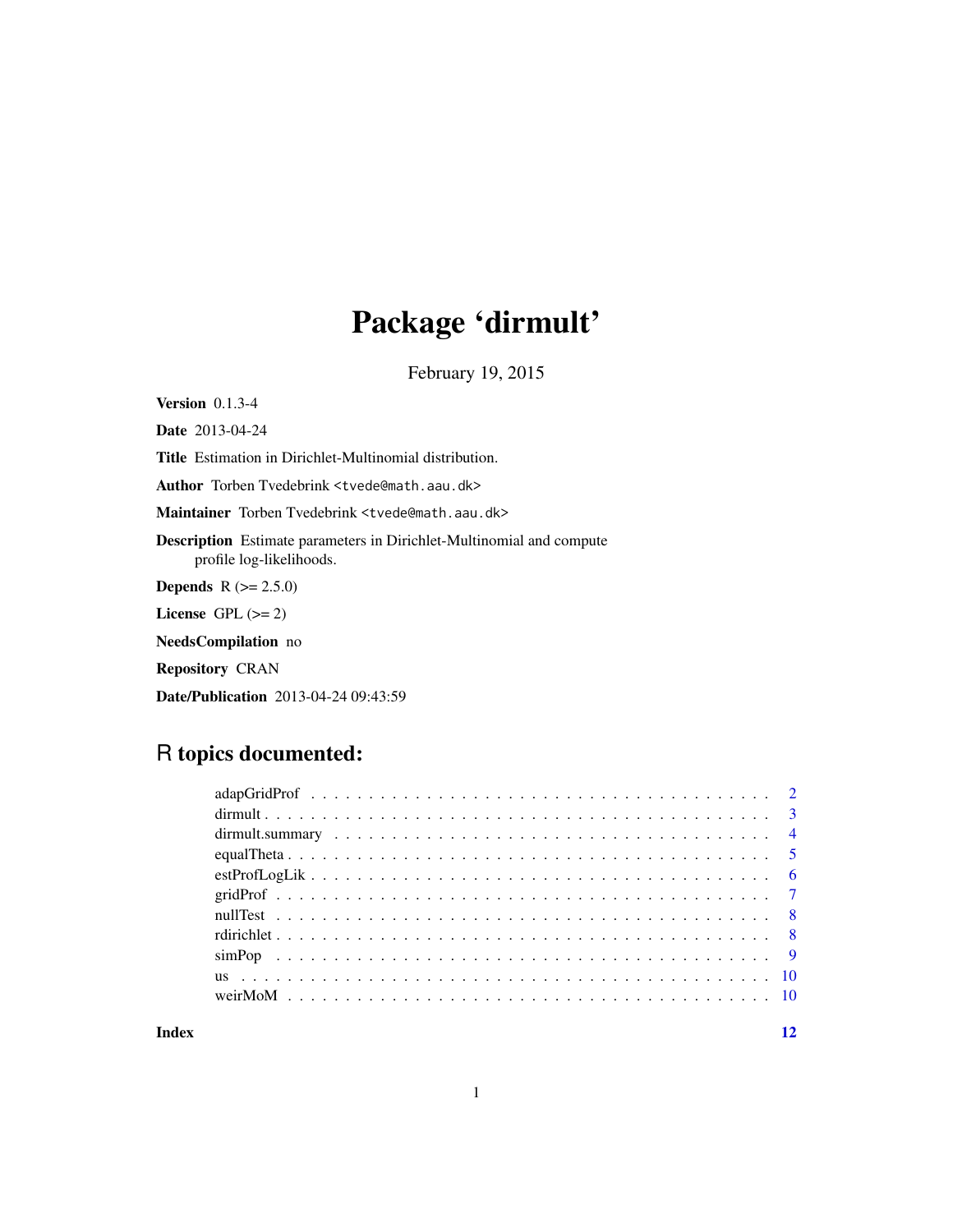<span id="page-1-0"></span>

#### Description

Computes the profile log-likelihood of  $\ell(\pi, \theta; x)$  for an interval determined by a given difference in log-likelihood value from the maximum log-likelihood value.

#### Usage

adapGridProf(data, delta, stepsize=50)

#### Arguments

| data     | A matrix or table with counts. Rows represent subpopulations and columns the<br>different categories of the data. Zero rows or columns are automaticly removed.                             |
|----------|---------------------------------------------------------------------------------------------------------------------------------------------------------------------------------------------|
| delta    | The difference between max of log-likelihood and the profile log-likelihood.<br>May be used to construct approximate confidence intervals, e.g. with delta $=$<br>qchisq $(0.95, df=1)*2$ . |
| stepsize | The stepsize used when stepping left/right of the MLE. The stepsize used by the<br>algorithm is given by the MLE of theta divided by stepsize. Default value is<br>50.                      |

#### Value

Gives a data frame with theta values and associated profile log-likelihood values.

#### See Also

[estProfLogLik](#page-5-1)

#### Examples

```
data(us)
fit <- dirmult(us[[1]],epsilon=10^(-12),trace=FALSE)
adapGridProf(us[[1]],delta=0.5)
## Not run: adapGridProf(us[[1]],delta=qchisq(0.95,df=1)*2)
```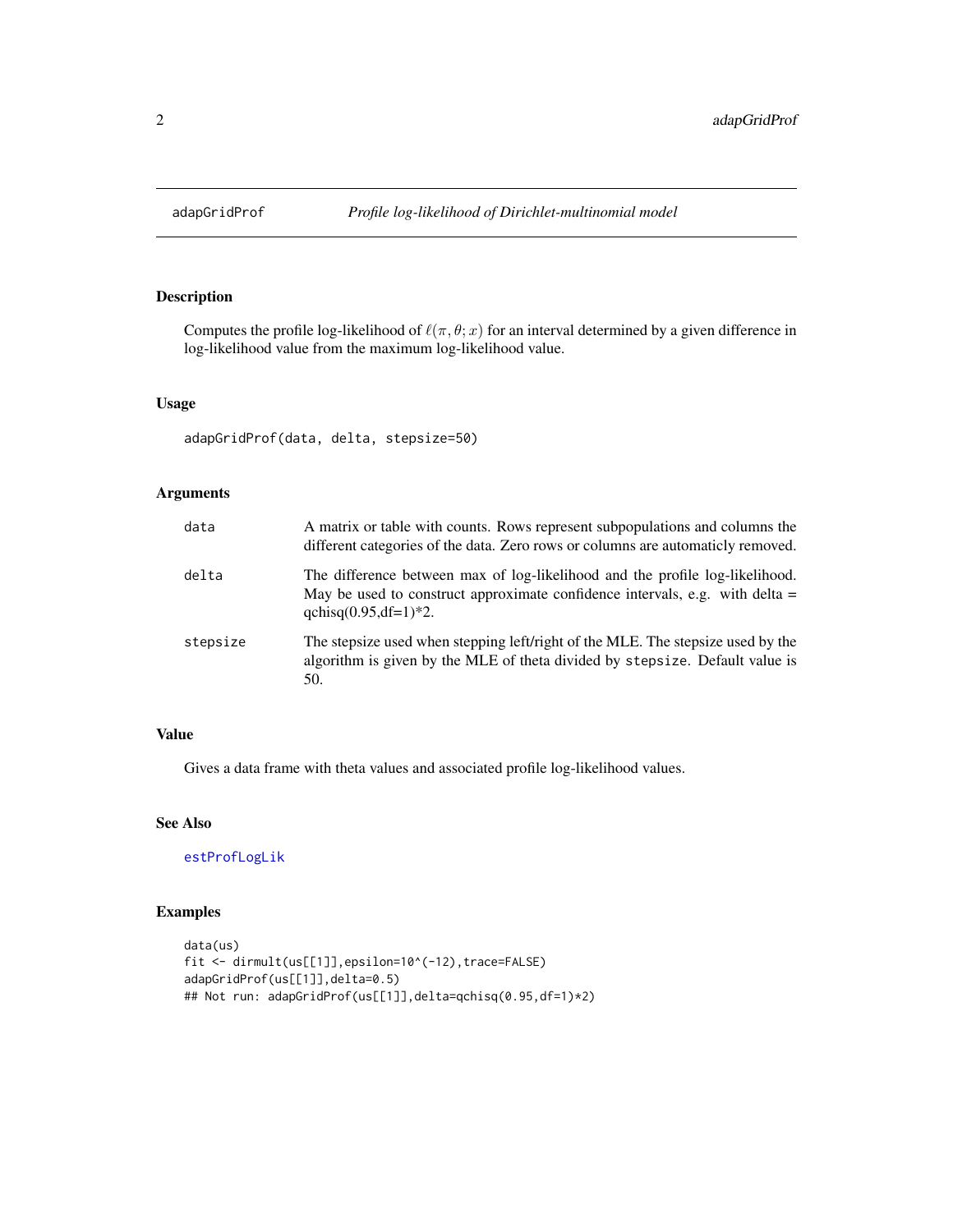<span id="page-2-1"></span><span id="page-2-0"></span>

#### Description

Consider allele frequencies from different subpopulations. The allele counts,  $X$ , (or equivalently allele frequencies) are expected to vary between subpopulation. This variability are sometimes refered to as identity-by-decent, but may be modelled as overdispersion due to intra-class correlation  $\theta$ . The allele counts within each subpopulation is assumed to follow a multinomial distribution conditioned on the allele probabilities,  $\pi_1, \ldots, \pi_{k-1}$ . When  $\pi$  follows a Dirichlet distribution the marginal distribution of X is Dirichlet-multinomial with parameters  $\pi$  and  $\theta$  with density:

$$
P(X = x) = {n \choose x} \frac{\prod_{j=1}^{k} \prod_{r=1}^{x_j} \{\pi_j(1-\theta) + (r-1)\theta\}}{\prod_{r=1}^{n} \{1-\theta + (r-1)\theta\}}.
$$

Using an alternative parameterization the density may be written as:

$$
P(X = x) = {n \choose x} \frac{\Gamma(\gamma_+)}{\Gamma(n + \gamma_+)} \prod_{j=1}^k \frac{\Gamma(x_j + \gamma_j)}{\Gamma(\gamma_j)},
$$

where  $\gamma_+ = (1 - \theta)/\theta$  and  $\gamma_j = \pi_j \theta$ .

This formulation second parameterization is used in the iterations since it converges much faster than the original parameterization. The function dirmult estimates the parameters  $\gamma$  in the Dirichletmultinomial distribution and transform these into  $\pi_1, \ldots, \pi_{k-1}$  and  $\theta$ .

#### Usage

dirmult(data, init, initscalar, epsilon=10^(-4), trace=TRUE, mode)

#### Arguments

| data       | A matrix or table with counts. Rows represent subpopulations and columns the<br>different categories of the data. Zero rows or columns are automaticly removed.                                                                     |
|------------|-------------------------------------------------------------------------------------------------------------------------------------------------------------------------------------------------------------------------------------|
| init       | Initial values for the $\gamma$ -vector. Default is empty implying the column-proportions<br>are used as initial values.                                                                                                            |
| initscalar | Initial value for $(1 - \theta)/\theta$ . Default value is $(1-MoM)/MoM$ where MoM a the<br>method of moment estimate.                                                                                                              |
| epsilon    | Convergence tolerance. On termination the difference between to succeeding<br>log-likelihoods must be smaller than epsilon.                                                                                                         |
| trace      | Logical. If TRUE the parameter estimates and log-likelihood value is printed to<br>the screen after each iteration, otherwise no out-put is produces while iterating.                                                               |
| mode       | Takes values "obs" (default) or "exp" determining whether the observed or ex-<br>pected FIM should be used in the Fisher Scoring. All other arguments produces<br>an error message, but the observed FIM is used in the iterations. |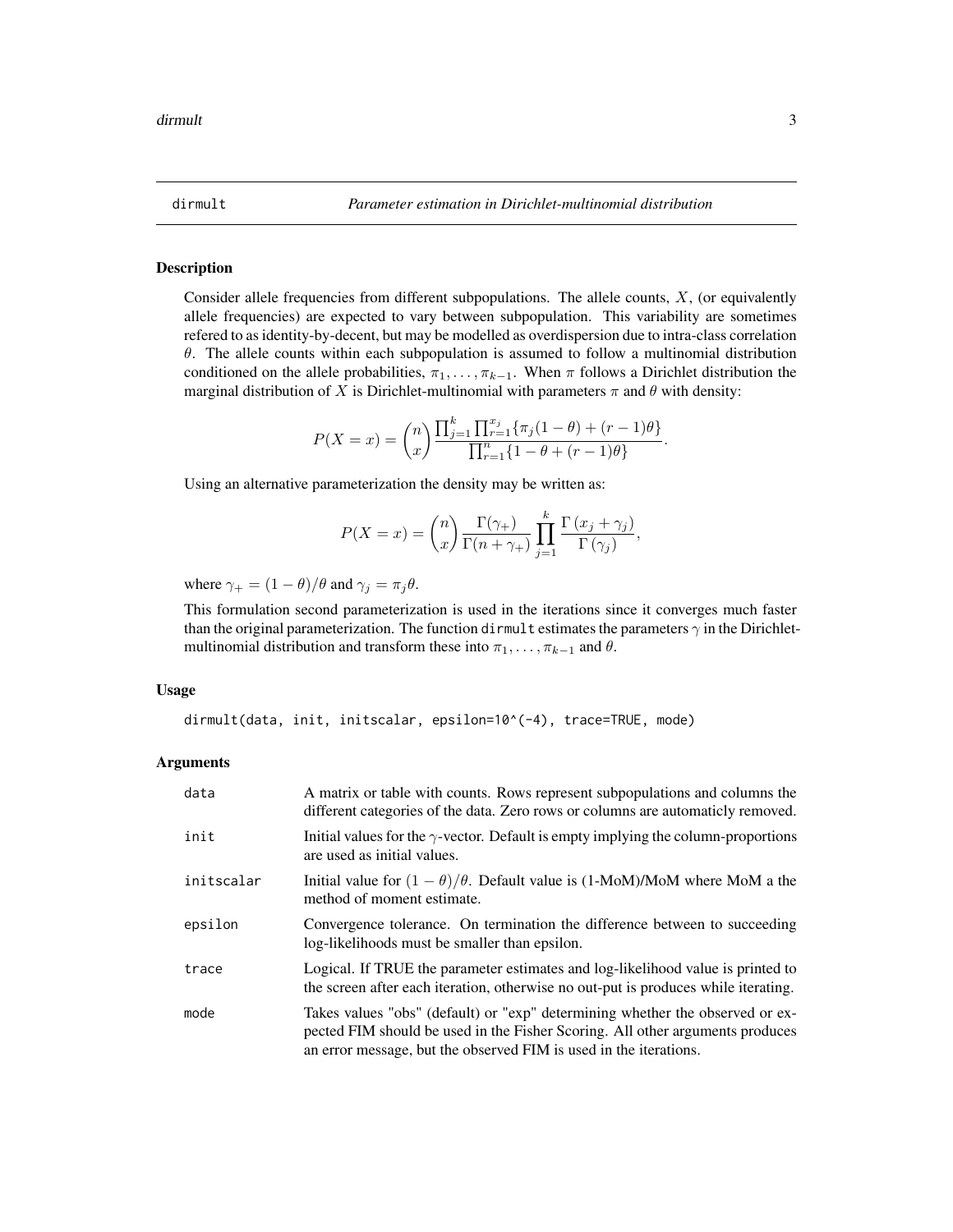#### <span id="page-3-0"></span>Value

Returns a list containing:

| loglik | The final log-likelihood value. |
|--------|---------------------------------|
| ite    | Number of iterations used.      |
| gamma  | A vector of $\gamma$ estimates. |
| рi     | A vector of $\pi$ estimates.    |
| theta  | Estimated $\theta$ -value.      |

#### See Also

[dirmult.summary](#page-3-1)

#### Examples

```
data(us)
fit <- dirmult(us[[1]],epsilon=10^(-4),trace=FALSE)
dirmult.summary(us[[1]],fit)
```
<span id="page-3-1"></span>dirmult.summary *Summary table of parameter estimates from dirmult*

#### Description

Produces a summary table based on the estimated parameters from [dirmult](#page-2-1). The table contains MLE estimates and standard errors together with method of moment (MoM) estimates and standard errors based on MoM estimates from 'Weir and Hill (2002)'.

#### Usage

dirmult.summary(data, fit, expectedFIM=FALSE)

#### Arguments

| data        | A matrix or table with counts. Rows represent subpopulations and columns the<br>different categories of the data. Zero rows or columns are automaticly removed.                                               |
|-------------|---------------------------------------------------------------------------------------------------------------------------------------------------------------------------------------------------------------|
| fit         | Output from dirmult used on the same data table as above.                                                                                                                                                     |
| expectedFIM | Logical. Determines whether the observed or expected Fisher Information Ma-<br>trix should be used. For speed use observed (i.e. FALSE) - for accuracy (and<br>theoretical support) use expected (i.e. TRUE). |

#### Value

Summary table with estimates and standard errors for  $\pi$  and  $\theta$ .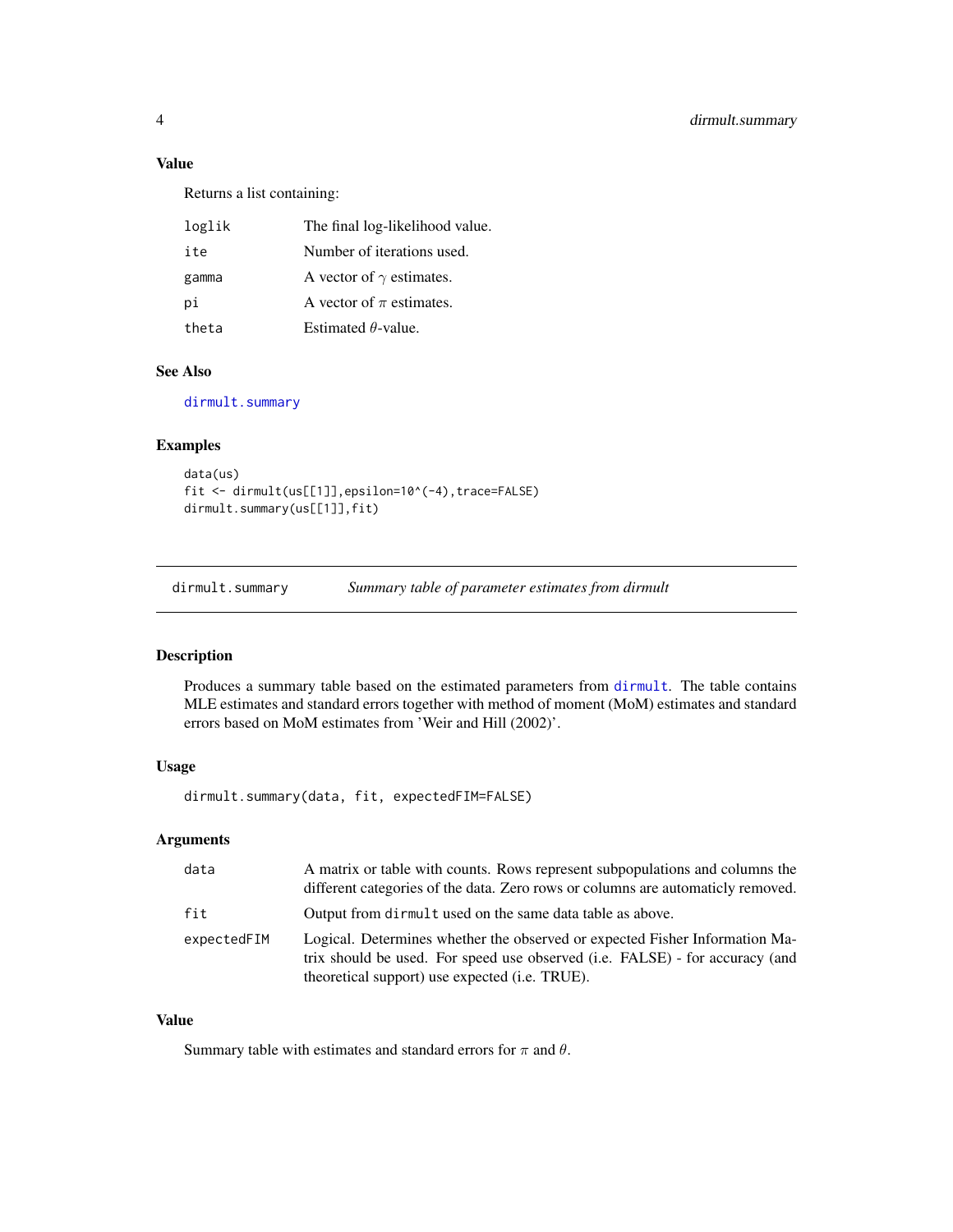#### <span id="page-4-0"></span>equalTheta 5

#### See Also

[dirmult](#page-2-1)

#### Examples

```
data(us)
fit <- dirmult(us[[1]],epsilon=10^(-4),trace=FALSE)
dirmult.summary(us[[1]],fit)
```
equalTheta *Test whether theta is equal for several tables*

#### Description

Estimates parameters  $\pi$  for each table under the contraint that  $\theta$  is equal for all tables.

#### Usage

```
equalTheta(data, theta, epsilon=10^(-4), trace=TRUE, initPi, maxit=1000)
```
#### Arguments

| data    | A list of matrix or table with counts. Rows in the tables represent subpopulations<br>and columns the different categories of the data. Zero columns are automaticly<br>removed. |
|---------|----------------------------------------------------------------------------------------------------------------------------------------------------------------------------------|
| theta   | Initial value of the commen theta paramter.                                                                                                                                      |
| epsilon | Tolerance of the convergence, see dirmult.                                                                                                                                       |
| trace   | Logical. TRUE: print estimates while iterating.                                                                                                                                  |
| initPi  | Initial values for each pi vector (one of each table).                                                                                                                           |
| maxit   | Maximum number of iterations.                                                                                                                                                    |

#### Value

Returns a list similar to the output of [dirmult](#page-2-1).

#### See Also

[dirmult](#page-2-1)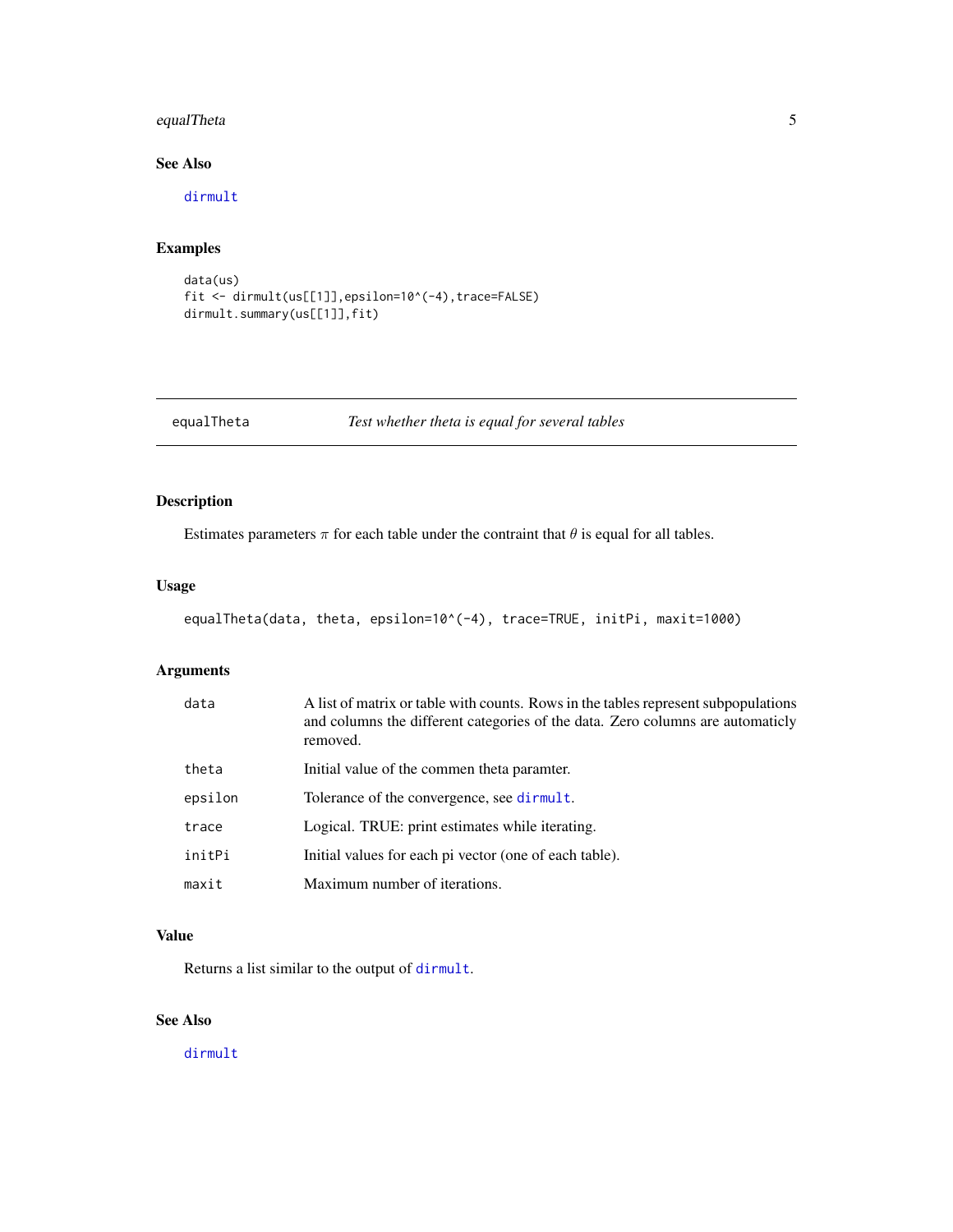#### Examples

```
## Not run: data(us)
fit <- lapply(us[1:2],dirmult,epsilon=10^(-12),trace=FALSE)
thetas <- unlist(lapply(fit,function(x) x$theta))
logliks <- unlist(lapply(fit,function(x) x$loglik))
fit1 <- equalTheta(us[c(1:2)],theta=mean(thetas),epsilon=10^(-12))
lr <- -2*(fit1$loglik-sum(logliks))
1-pchisq(lr,df=1)
fit1$theta[[1]]
```
## End(Not run)

<span id="page-5-1"></span>estProfLogLik *Profile log-likelihood of Dirichlet-multinomial model*

#### Description

Computes the profile log-likelihood of  $\ell(\pi, \theta; x)$  for a given value of  $\theta$ , i.e.  $\hat{\ell}(\theta) = \max_{\pi} \ell(\pi, \theta; x)$ .

#### Usage

estProfLogLik(data, theta, epsilon=10^(-4), trace=TRUE, initPi, maxit=1000)

#### Arguments

| data    | A matrix or table with counts. Rows represent subpopulations and columns the<br>different categories of the data. Zero rows or columns are automaticly removed.                         |
|---------|-----------------------------------------------------------------------------------------------------------------------------------------------------------------------------------------|
| theta   | The theta-value of which the profile log-likelihood is to be computed.                                                                                                                  |
| epsilon | Tolerance used in the iterations. Succeeding log-likelihood values need to be<br>within epsilon for convergence.                                                                        |
| trace   | Logical. Whether parameter estimates and log-likelihood values should be printed<br>to the screen while iterating.                                                                      |
| initPi  | Initial pi vector.                                                                                                                                                                      |
| maxit   | Maximum number of iterations. Default is 1000 and will often not be envoked,<br>but if theta is to extreme compared to the MLE of theta the log-likelihood may<br>misbehave near theta. |

#### Value

Gives a list of components (similar to output from [dirmult](#page-2-1) where loglik and lambda (the Lagrange multiplier) are the most interesting.

#### See Also

[dirmult](#page-2-1)

<span id="page-5-0"></span>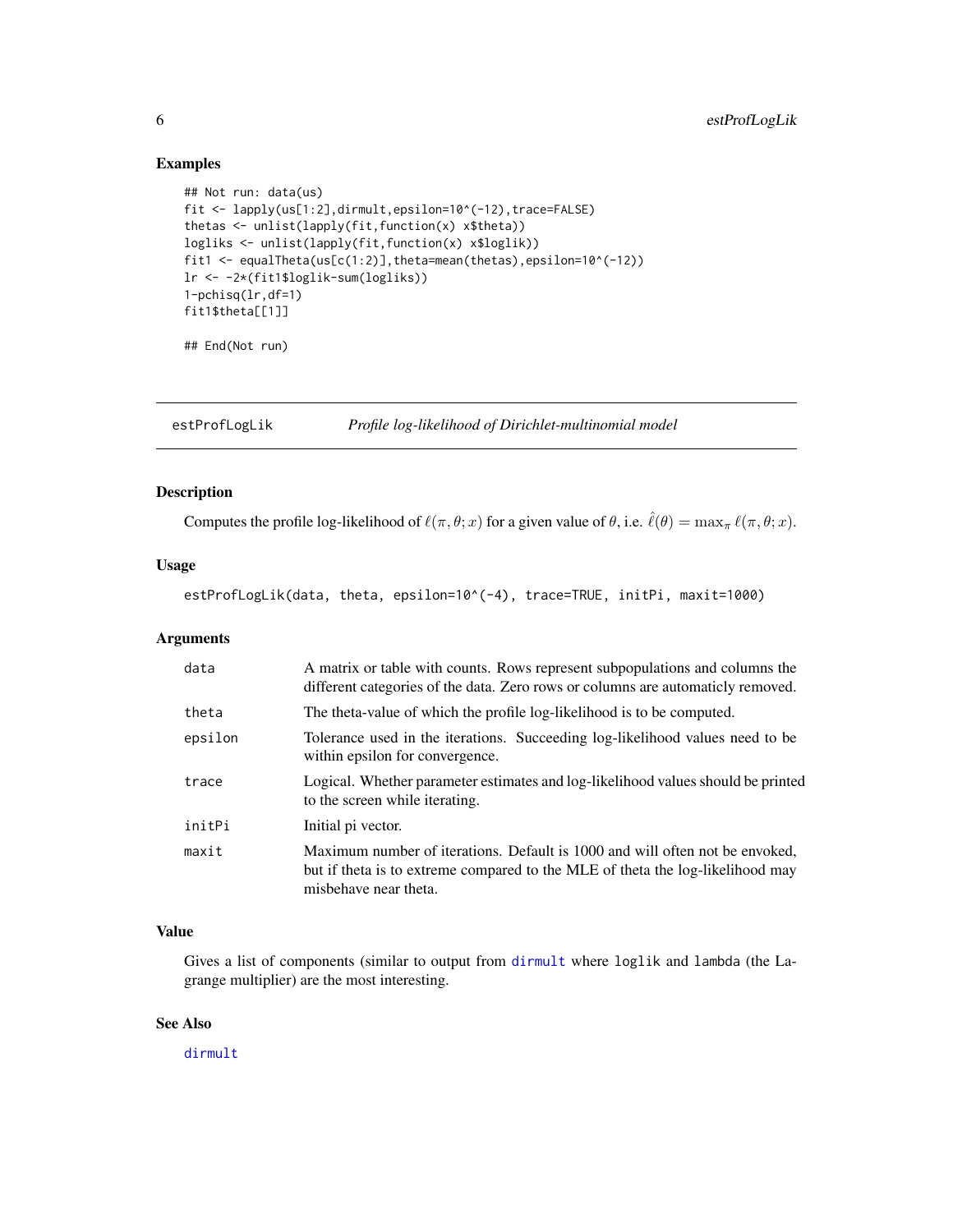#### <span id="page-6-0"></span>gridProf 7 and 2008 and 2008 and 2008 and 2008 and 2008 and 2008 and 2008 and 2008 and 2008 and 2008 and 2008

#### Examples

```
data(us)
fit <- dirmult(us[[1]],epsilon=10^(-12),trace=FALSE)
estProfLogLik(us[[1]],fit$theta*1.2,epsilon=10^(-12),trace=FALSE)
```
#### gridProf *Profile log-likelihood of Dirichlet-multinomial model*

#### Description

Computes the profile log-likelihood of  $\ell(\pi, \theta; x)$  for a given sequence of  $\theta$  by calling [estProfLogLik](#page-5-1).

#### Usage

gridProf(data, theta, from, to, len)

#### Arguments

| data  | A matrix or table with counts. Rows represent subpopulations and columns the<br>different categories of the data. Zero rows or columns are automaticly removed. |
|-------|-----------------------------------------------------------------------------------------------------------------------------------------------------------------|
| theta | A theta-value used as offset for the interval: [theta+from; theta+to].                                                                                          |
| from  | Left endpoint in the interval: [theta+from; theta+to].                                                                                                          |
| to    | Right endpoint in the interval: [theta+from; theta+to].                                                                                                         |
| len   | Number of points in the [from; to] interval. Similar to the len argument in seq.                                                                                |

#### Value

Gives a data frame with theta values and associated profile log-likelihood values.

#### See Also

[estProfLogLik](#page-5-1)

#### Examples

```
data(us)
fit <- dirmult(us[[1]],epsilon=10^(-12),trace=FALSE)
## Not run: grid <- gridProf(us[[1]],fit$theta,from=-0.001,to=0.001,len=10)
plot(loglik ~ theta, data=grid, type="l")
## End(Not run)
```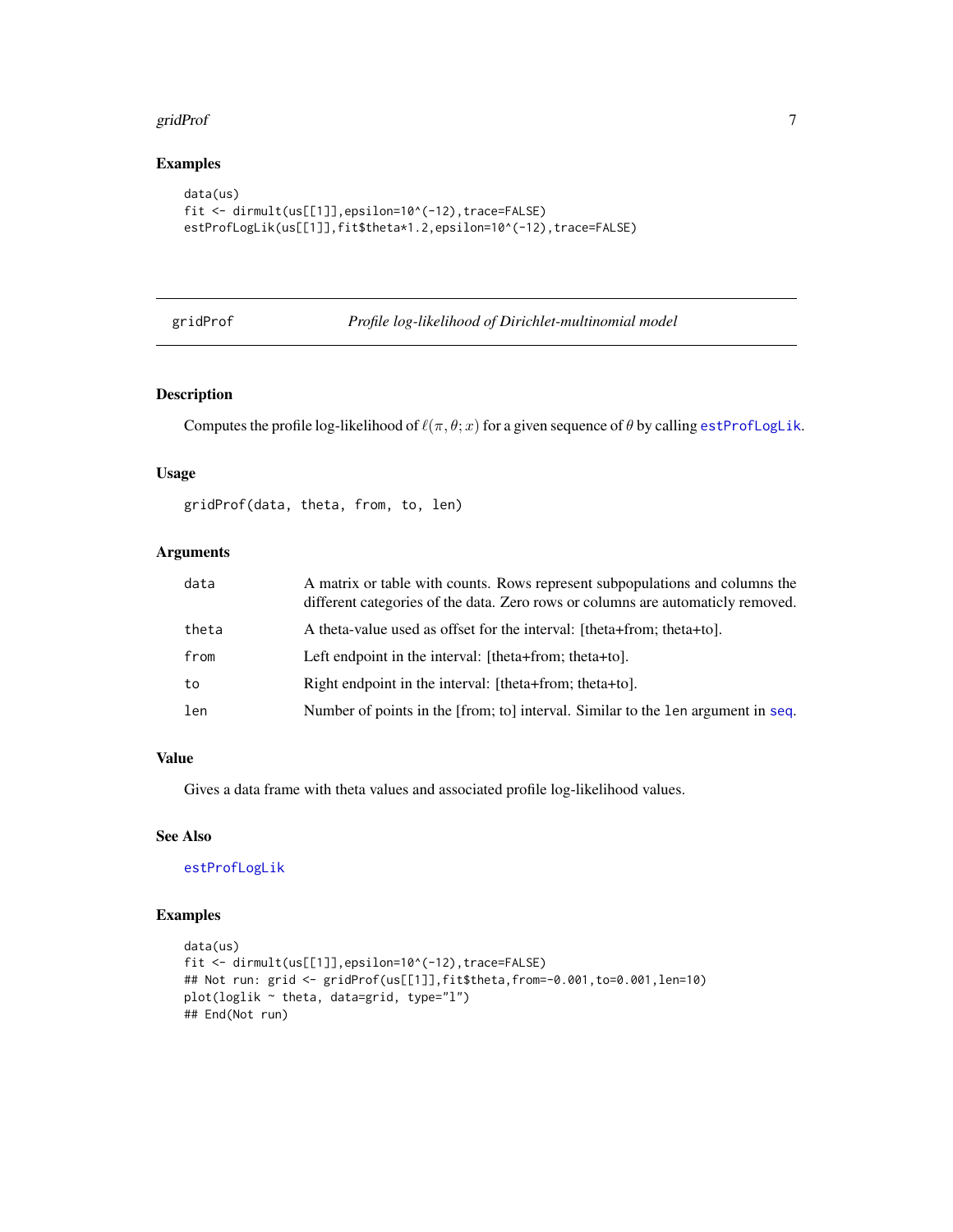<span id="page-7-0"></span>

#### Description

Simulates data sets under the null-hypothesis,  $H_0$ :  $\theta = 0$ . This corresponds to an ordinary multinomial model without any overdispersion. Based on the returned data frame simulated  $p$ -values may be computed.

#### Usage

nullTest(data, m=1000, prec=6)

#### Arguments

| data | A matrix or table with counts. Rows represent subpopulations and columns the<br>different categories of the data. Zero rows or columns are automaticly removed. |
|------|-----------------------------------------------------------------------------------------------------------------------------------------------------------------|
| m    | Number of simulated data tables.                                                                                                                                |
| prec | The tolerance of the iterations. Corresponds to epsilon=1e-prec in dirmult.                                                                                     |

#### Value

Returns a data frame with theta estimates and log-likelihood values.

#### See Also

#### [dirmult](#page-2-1)

#### Examples

```
data(us)
## Not run: nullTest(us[[1]],m=50)
```
rdirichlet *Simulate from Dirichlet distribution*

#### Description

Simulates from a Dirichlet distribution

#### Usage

rdirichlet(n=1, alpha)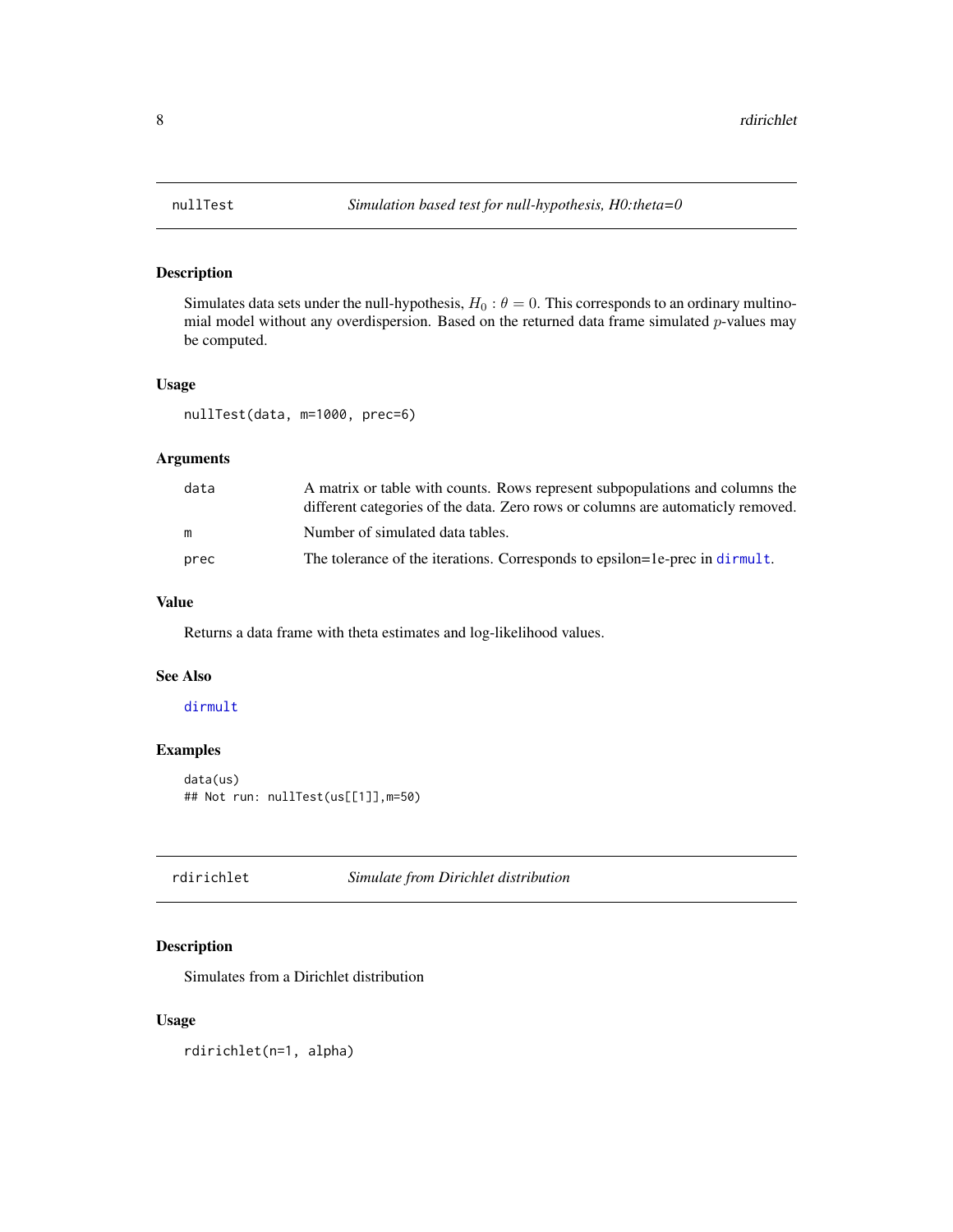#### <span id="page-8-0"></span>simPop 9

#### Arguments

|       | The number of samples.                     |
|-------|--------------------------------------------|
| alpha | The shape parameters, need to be positive. |

#### Value

Return an n x length(alpha) matrix where each row is drawn from a Dirichlet.

#### See Also

[dirmult](#page-2-1)

#### Examples

rdirichlet(n=100, alpha=rep(1,10))

| 1 MP | ١r |
|------|----|
|      |    |

Simulate data from Dirichlet-multinomial distribution

#### Description

Simulates data using user defined  $\theta$  value and allele probabilities in the reference population,  $\pi$ .

#### Usage

simPop(J=10, K=20, n, pi, theta)

#### Arguments

|       | The number of subpopulations sampled.                                                                                                                                                             |
|-------|---------------------------------------------------------------------------------------------------------------------------------------------------------------------------------------------------|
| К     | Number of different alleles. If argument pi is given, the length of pi is used as<br>К.                                                                                                           |
| n     | The number of alleles sampled in each subpopulation. If scalar repeated for<br>all subpopulations, otherwise a vector of length J is needed with subpopulation<br>specific total sampled alleles. |
| рi    | Vector of allele probabilities. If missing a random vector of length K is gener-<br>ated.                                                                                                         |
| theta | The theta-value used for simulations.                                                                                                                                                             |

#### Value

Return an J x K matrix with allelic counts.

#### See Also

[dirmult](#page-2-1)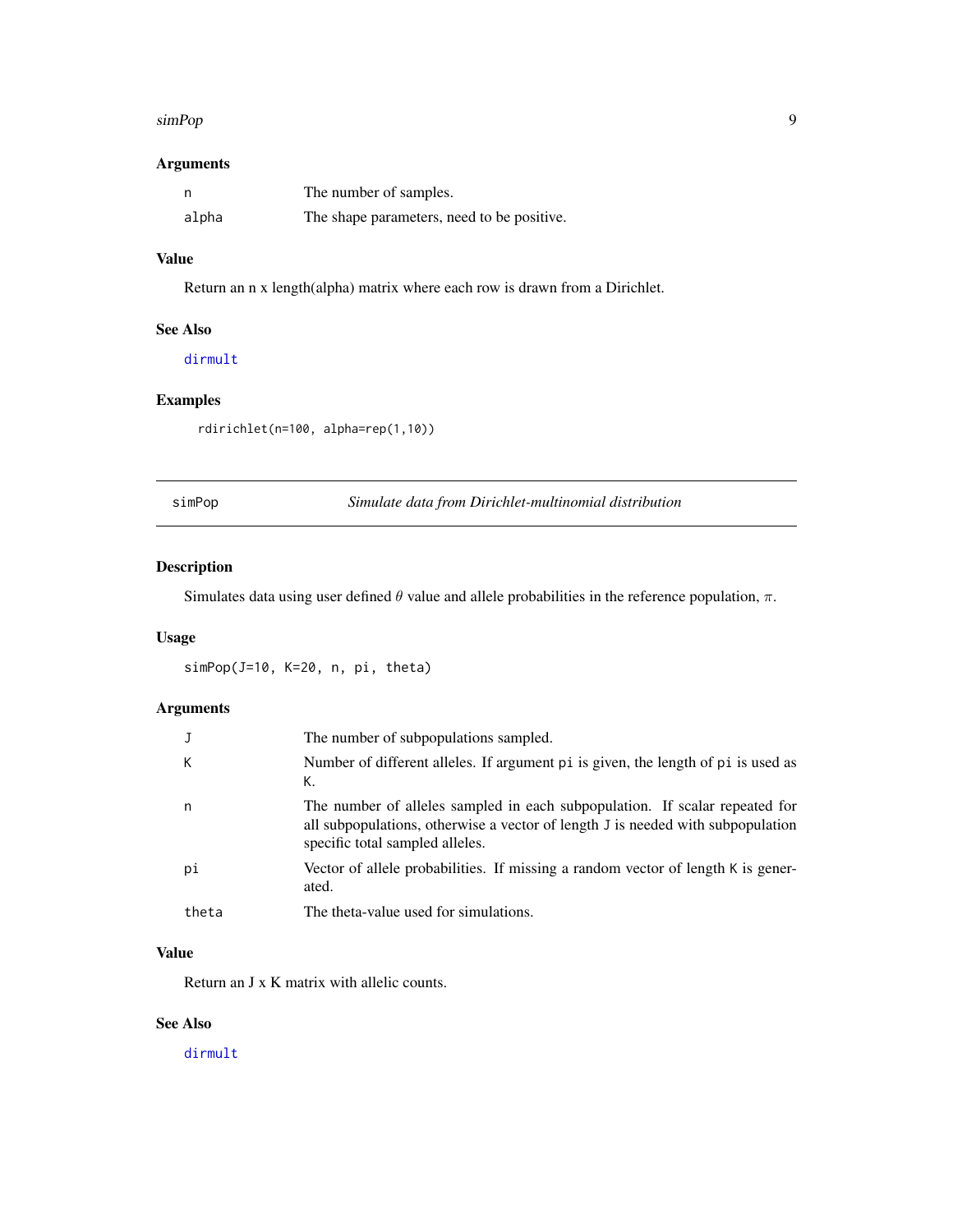#### Examples

simPop(n=100, theta=0.03)

#### us *Allele counts for six US subpopulations.*

#### Description

9 STR loci were typed in sample populations of African Americans, U.S. Caucasians, Hispanics, Bahamians, Jamaicans, and Trinidadians.

#### Usage

us

#### Format

A list of tables with allele counts.

#### Source

http://www.fbi.gov/hq/lab/fsc/backissu/july1999/budowle.htm

#### References

Budowle, B., Moretti, T. R., Baumstark, A. L., Defenbaugh, D. A., and Keys, K. M. Population data on the thirteen CODIS core short tandem repeat loci in African Americans, U.S. Caucasians, Hispanics, Bahamians, Jamaicans, and Trinidadians, Journal of Forensic Sciences. 1999.

weirMoM *Method of moment estimator of theta*

#### Description

Estimates  $\theta$  using a method of moment (MoM) estimate by 'Weir and Hill (2002).'

#### Usage

weirMoM(data, se=FALSE)

#### Arguments

| data | A matrix or table with counts. Rows represent subpopulations and columns the                                                                                |
|------|-------------------------------------------------------------------------------------------------------------------------------------------------------------|
|      | different categories of the data. Zero rows or columns are automaticly removed.                                                                             |
| se   | Logical. Determines if a standard error of theta sould be computed or not. The<br>variance is based on an expression by Li cited in 'Weir and Hill (2002)'. |
|      |                                                                                                                                                             |

<span id="page-9-0"></span>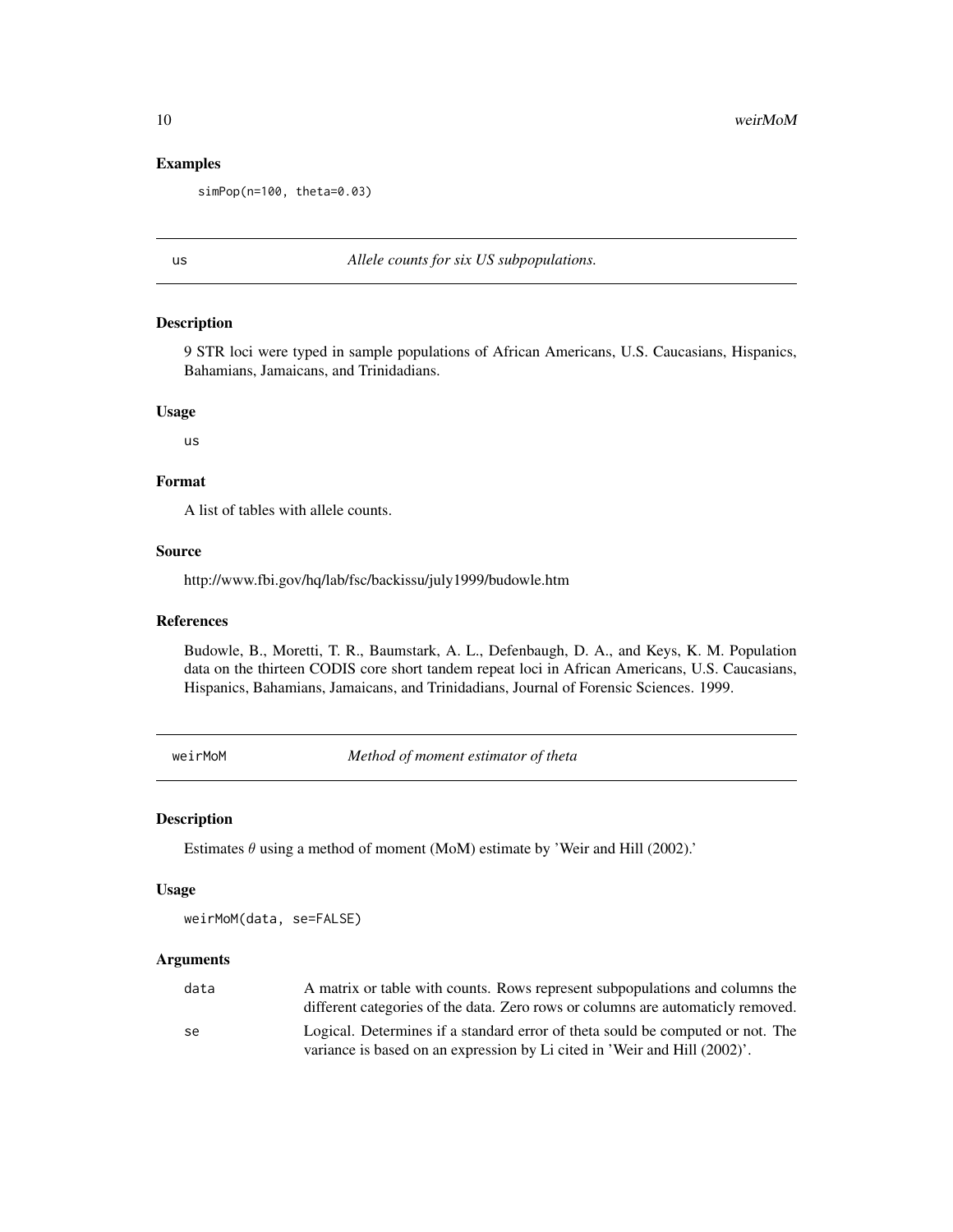#### <span id="page-10-0"></span>weir $M$ o $M$  11

#### Value

MoM-estimate (and standard error) of theta.

#### References

Weir, B. S. and W. G. Hill (2002). 'Esimating F-statistics'. Annu Rev Genet 36: 721-750

#### See Also

[dirmult.summary](#page-3-1)

### Examples

data(us) weirMoM(us[[1]],se=TRUE)